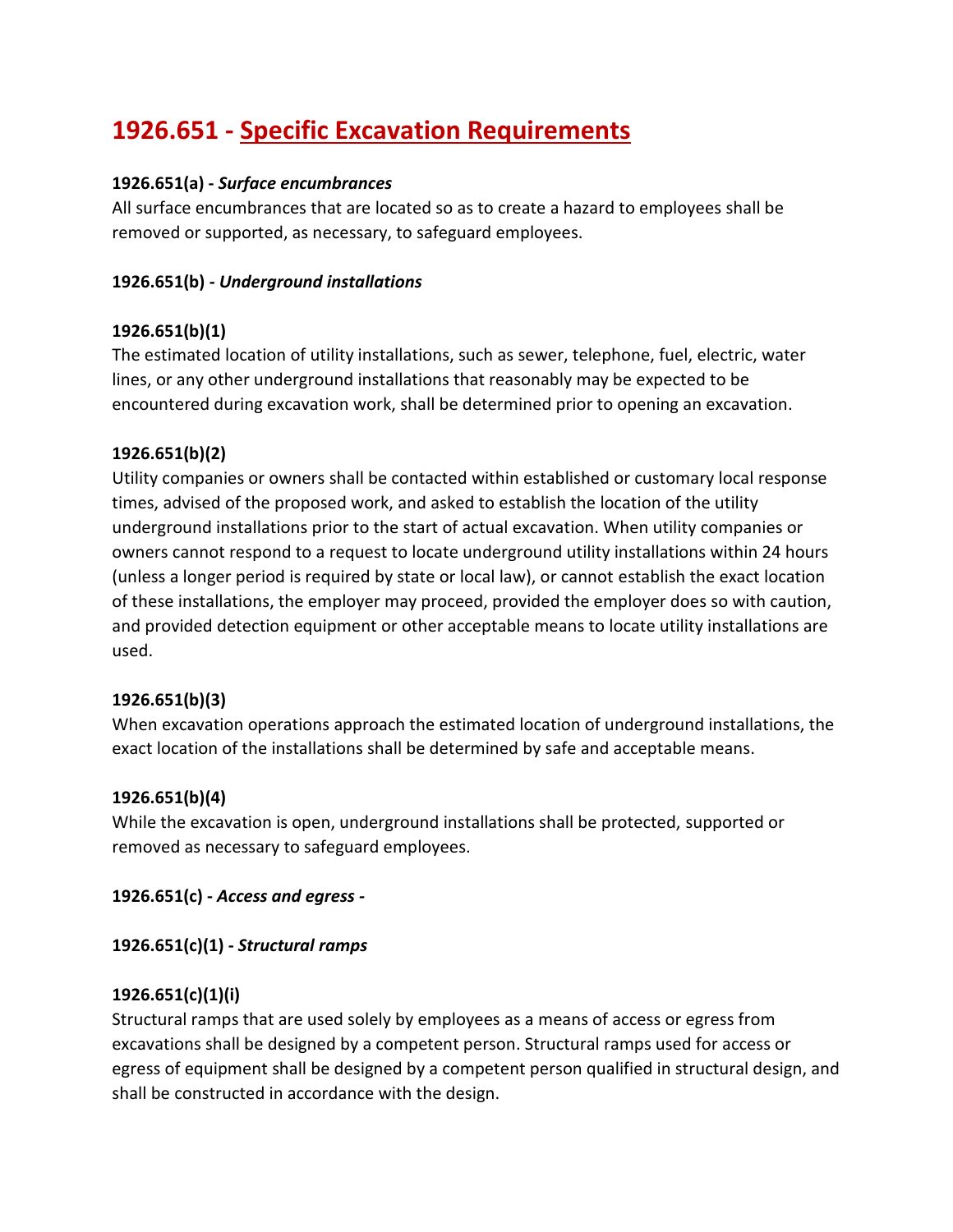### **1926.651(c)(1)(iii)**

Structural members used for ramps and runways shall be of uniform thickness.

# **1926.651(c)(1)(iv)**

Cleats or other appropriate means used to connect runway structural members shall be attached to the bottom of the runway or shall be attached in a manner to prevent tripping.

# **1926.651(c)(1)(v)**

Structural ramps used in lieu of steps shall be provided with cleats or other surface treatments on the top surface to prevent slipping.

# **1926.651(c)(1)(ii)**

Ramps and runways constructed of two or more structural members shall have the structural members connected together to prevent displacement.

# **1926.651(c)(2) -** *Means of egress from trench excavations*

A stairway, ladder, ramp or other safe means of egress shall be located in trench excavations that are 4 feet (1.22 m) or more in depth so as to require no more than 25 feet (7.62 m) of lateral travel for employees.

# **1926.651(d) -** *Exposure to vehicular traffic*

Employees exposed to public vehicular traffic shall be provided with, and shall wear, warning vests or other suitable garments marked with or made of reflectorized or high-visibility material.

# **1926.651(e) -** *Exposure to falling loads*

No employee shall be permitted underneath loads handled by lifting or digging equipment. Employees shall be required to stand away from any vehicle being loaded or unloaded to avoid being struck by any spillage or falling materials. Operators may remain in the cabs of vehicles being loaded or unloaded when the vehicles are equipped, in accordance with §1926.601(b)(6), to provide adequate protection for the operator during loading and unloading operations.

# **1926.651(f) -** *Warning system for mobile equipment*

When mobile equipment is operated adjacent to an excavation, or when such equipment is required to approach the edge of an excavation, and the operator does not have a clear and direct view of the edge of the excavation, a warning system shall be utilized such as barricades, hand or mechanical signals, or stop logs. If possible, the grade should be away from the excavation.

# **1926.651(g) -** *Hazardous atmospheres*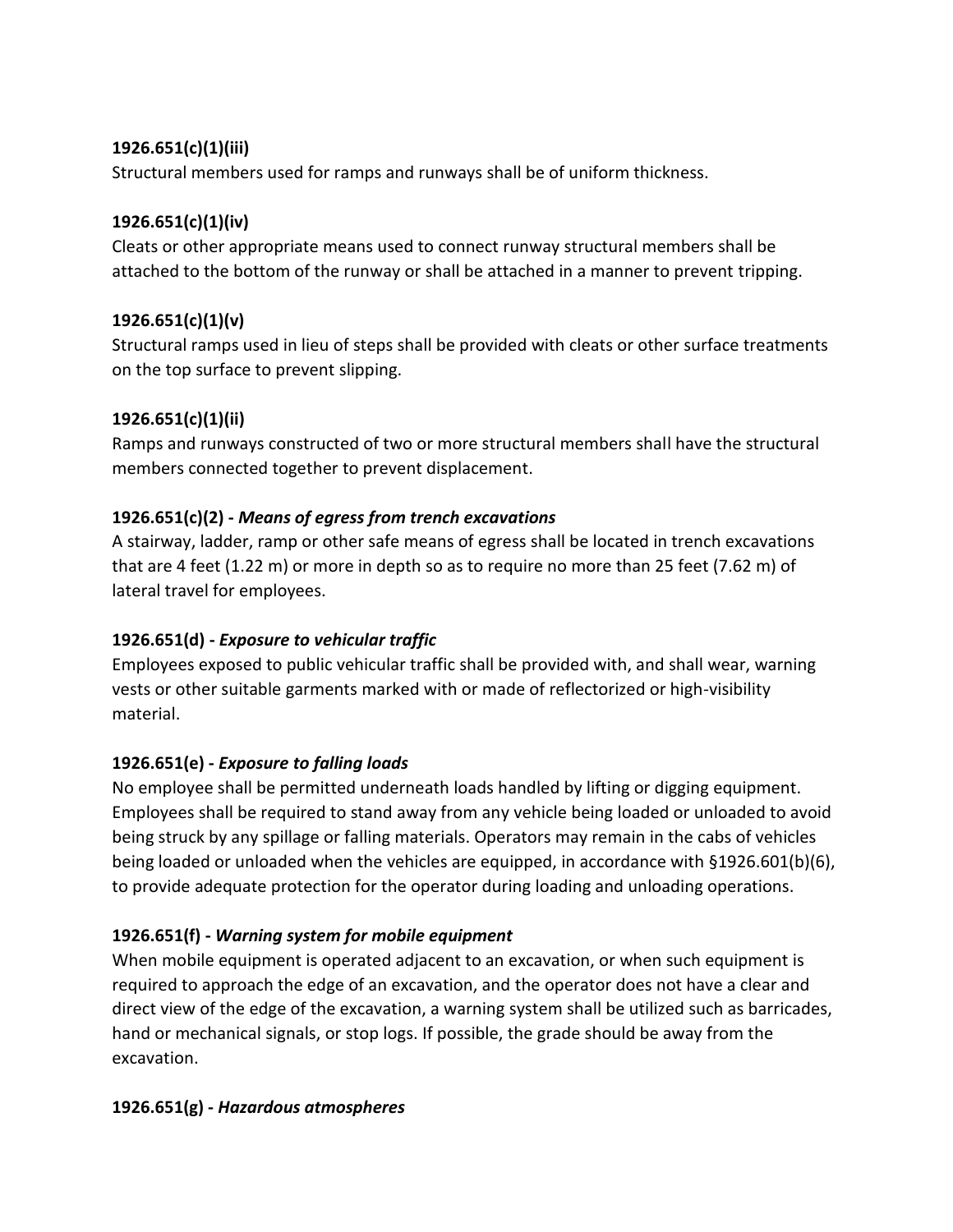## **1926.651(g)(1) -** *Testing and controls*

In addition to the requirements set forth in subparts D and E of this part (29 CFR [1926.50](https://up.codes/viewer/osha-1926-construction/chapter/D/occupational-health-and-environmental-controls#1926.50) - [1926.107\)](https://up.codes/viewer/osha-1926-construction/chapter/E/personal-protective-and-life-saving-equipment#1926.107) to prevent exposure to harmful levels of atmospheric contaminants and to assure acceptable atmospheric conditions, the following requirements shall apply:

# **1926.651(g)(1)(i)**

Where oxygen deficiency (atmospheres containing less than 19.5 percent oxygen) or a hazardous atmosphere exists or could reasonably be expected to exist, such as in excavations in landfill areas or excavations in areas where hazardous substances are stored nearby, the atmospheres in the excavation shall be tested before employees enter excavations greater than 4 feet (1.22 m) in depth.

# **1926.651(g)(1)(iii)**

Adequate precaution shall be taken such as providing ventilation, to prevent employee exposure to an atmosphere containing a concentration of a flammable gas in excess of 20 percent of the lower flammable limit of the gas.

# **1926.651(g)(1)(iv)**

When controls are used that are intended to reduce the level of atmospheric contaminants to acceptable levels, testing shall be conducted as often as necessary to ensure that the atmosphere remains safe.

# **1926.651(g)(1)(ii)**

Adequate precautions shall be taken to prevent employee exposure to atmospheres containing less than 19.5 percent oxygen and other hazardous atmospheres. These precautions include providing proper respiratory protection or ventilation in accordance with subparts D and E of this part respectively.

### **1926.651(g)(2) -** *Emergency rescue equipment*

### **1926.651(g)(2)(i)**

Emergency rescue equipment, such as breathing apparatus, a safety harness and line, or a basket stretcher, shall be readily available where hazardous atmospheric conditions exist or may reasonably be expected to develop during work in an excavation. This equipment shall be attended when in use.

# **1926.651(g)(2)(ii)**

Employees entering bell-bottom pier holes, or other similar deep and confined footing excavations, shall wear a harness with a life-line securely attached to it. The lifeline shall be separate from any line used to handle materials, and shall be individually attended at all times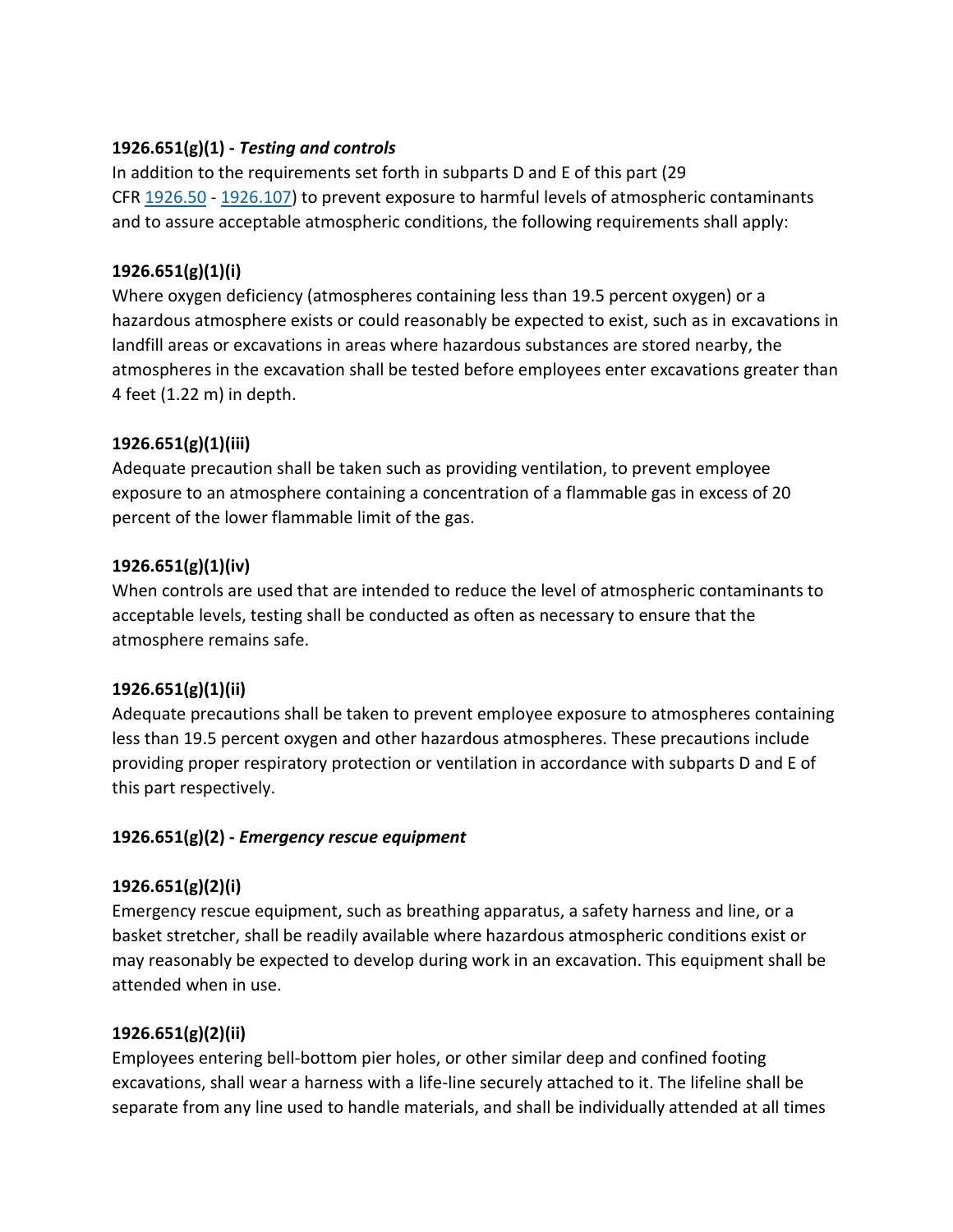while the employee wearing the lifeline is in the excavation.

### **1926.651(h) -** *Protection from hazards associated with water accumulation*

### **1926.651(h)(1)**

Employees shall not work in excavations in which there is accumulated water, or in excavations in which water is accumulating, unless adequate precautions have been taken to protect employees against the hazards posed by water accumulation. The precautions necessary to protect employees adequately vary with each situation, but could include special support or shield systems to protect from cave-ins, water removal to control the level of accumulating water, or use of a safety harness and lifeline.

### **1926.651(h)(2)**

If water is controlled or prevented from accumulating by the use of water removal equipment, the water removal equipment and operations shall be monitored by a competent person to ensure proper operation.

### **1926.651(h)(3)**

If excavation work interrupts the natural drainage of surface water (such as streams), diversion ditches, dikes, or other suitable means shall be used to prevent surface water from entering the excavation and to provide adequate drainage of the area adjacent to the excavation. Excavations subject to runoff from heavy rains will require an inspection by a competent person and compliance with paragraphs  $(h)(1)$  and  $(h)(2)$  of this section.

### **1926.651(i) -** *Stability of adjacent structures*

#### **1926.651(i)(1)**

Where the stability of adjoining buildings, walls, or other structures is endangered by excavation operations, support systems such as shoring, bracing, or underpinning shall be provided to ensure the stability of such structures for the protection of employees.

#### **1926.651(i)(2)**

Excavation below the level of the base or footing of any foundation or retaining wall that could be reasonably expected to pose a hazard to employees shall not be permitted except when:

#### **1926.651(i)(2)(i)**

A support system, such as underpinning, is provided to ensure the safety of employees and the stability of the structure; or

#### **1926.651(i)(2)(iii)**

A registered professional engineer has approved the determination that the structure is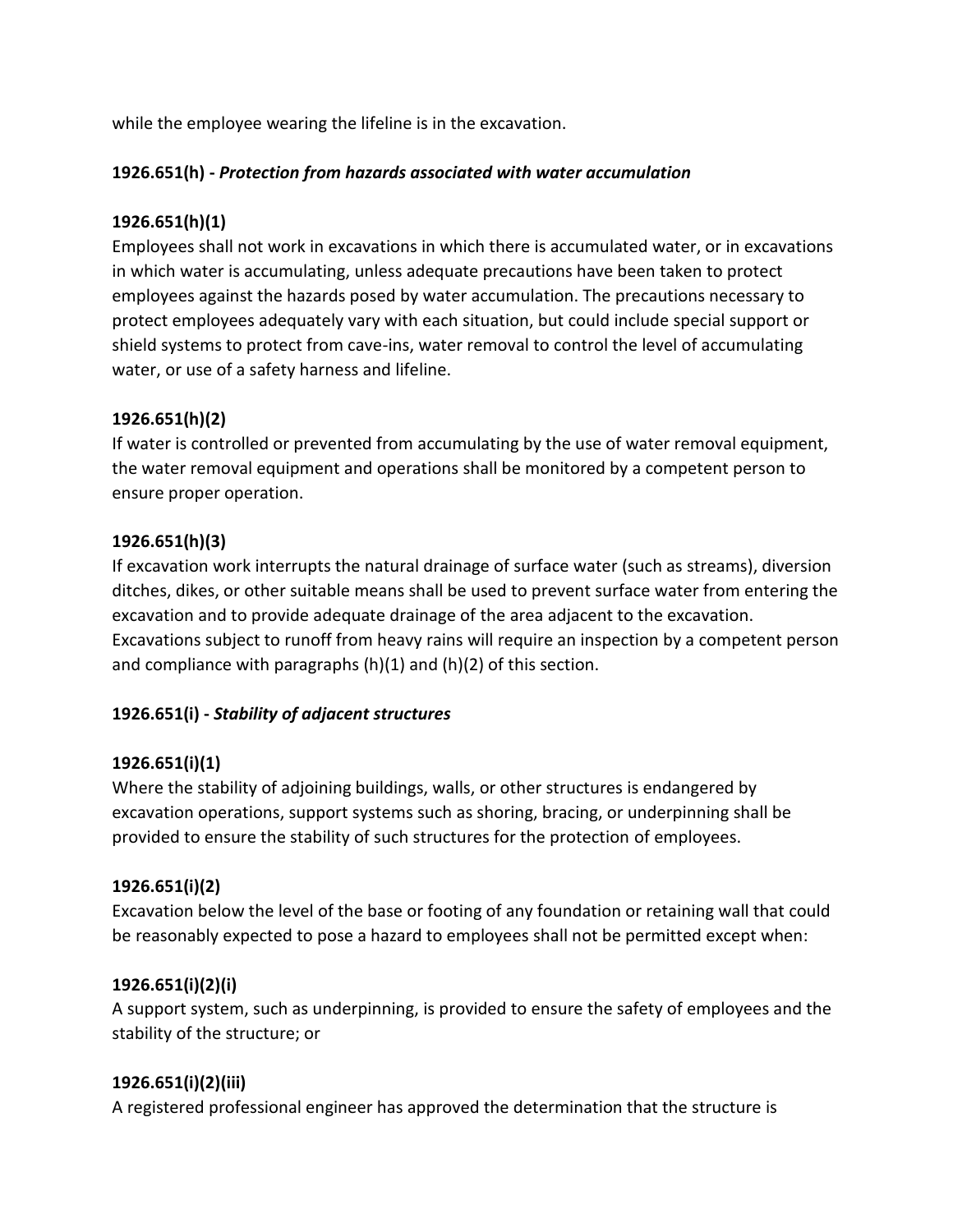sufficiently removed from the excavation so as to be unaffected by the excavation activity; or

### **1926.651(i)(2)(iv)**

A registered professional engineer has approved the determination that such excavation work will not pose a hazard to employees.

### **1926.651(i)(2)(ii)**

The excavation is in stable rock; or

### **1926.651(i)(3)**

Sidewalks, pavements, and appurtenant structure shall not be undermined unless a support system or another method of protection is provided to protect employees from the possible collapse of such structures.

### **1926.651(j) -** *Protection of employees from loose rock or soil*

### **1926.651(j)(1)**

Adequate protection shall be provided to protect employees from loose rock or soil that could pose a hazard by falling or rolling from an excavation face. Such protection shall consist of scaling to remove loose material; installation of protective barricades at intervals as necessary on the face to stop and contain falling material; or other means that provide equivalent protection.

### **1926.651(j)(2)**

Employees shall be protected from excavated or other materials or equipment that could pose a hazard by falling or rolling into excavations. Protection shall be provided by placing and keeping such materials or equipment at least 2 feet (.61 m) from the edge of excavations, or by the use of retaining devices that are sufficient to prevent materials or equipment from falling or rolling into excavations, or by a combination of both if necessary.

#### **1926.651(k) -** *Inspections*

#### **1926.651(k)(1)**

Daily inspections of excavations, the adjacent areas, and protective systems shall be made by a competent person for evidence of a situation that could result in possible cave-ins, indications of failure of protective systems, hazardous atmospheres, or other hazardous conditions. An inspection shall be conducted by the competent person prior to the start of work and as needed throughout the shift. Inspections shall also be made after every rainstorm or other hazard increasing occurrence. These inspections are only required when employee exposure can be reasonably anticipated.